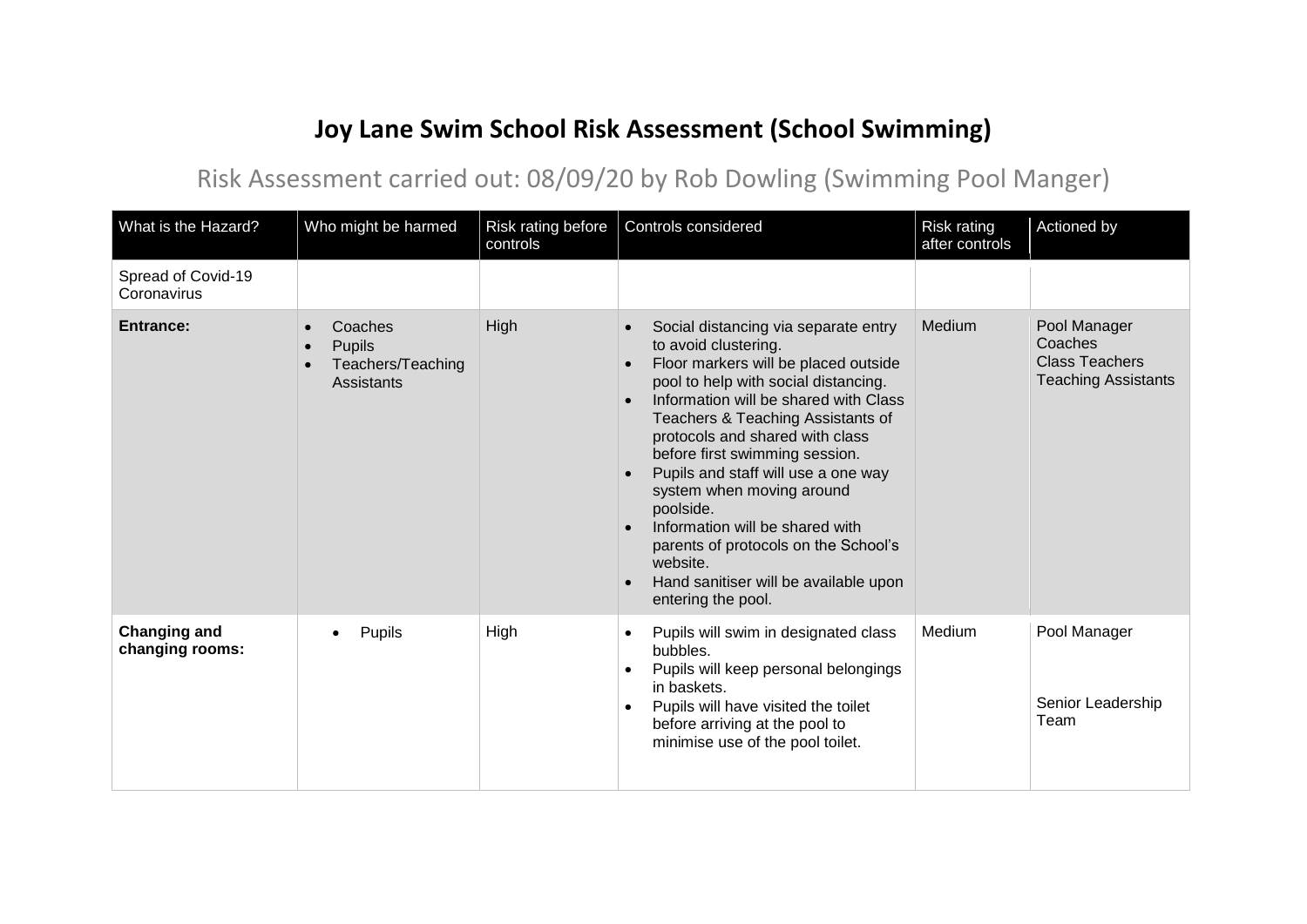|                                                          |                                                             |      |                        | The changing rooms will be cleaned<br>and sanitised by coaches in between<br>lessons.                                                                                                                                                                                                                                                                            |        | <b>School Maintenance</b><br>Team                    |
|----------------------------------------------------------|-------------------------------------------------------------|------|------------------------|------------------------------------------------------------------------------------------------------------------------------------------------------------------------------------------------------------------------------------------------------------------------------------------------------------------------------------------------------------------|--------|------------------------------------------------------|
| <b>Someone becomes</b><br>unwell during<br>session:      | Coaches<br>Pupils<br>Teachers/Teaching<br><b>Assistants</b> | Low  | $\bullet$              | Contact parent / guardian or next of<br>kin and isolate individual.<br>Use appropriate PPE supplied by<br>school.<br>Inform Class Teacher / Head<br>Teacher.<br>Follow whole school risk<br>assessment.                                                                                                                                                          | Low    | Pool Manager<br>Coaches                              |
| <b>Ensuring social</b><br>distancing within<br>the pool: | Coaches<br>Pupils<br>Teachers/Teaching<br>Assistants        | High | $\bullet$<br>$\bullet$ | Coaches will have appropriate<br>training to achieve social distancing<br>protocols in the pool, on poolside<br>and in the changing rooms.<br>A minimum of two adults are<br>required on poolside at all times.<br>(See NOP)<br>This will be reviewed and updated<br>regularly.<br>Pupils and staff will use a one way<br>system when moving around<br>poolside. | Medium | Senior Leadership<br>Team<br>Pool Manager<br>Coaches |
| <b>Cross</b><br>contamination-<br><b>Equipment:</b>      | Coaches<br><b>Pupils</b><br>Teachers/Teaching<br>Assistants | High |                        | Swimmers are not to share<br>equipment. Coaches will number<br>each float and allocate a float per<br>pupil at the start of the lesson.<br>Hats will be provided but cleaned<br>between lessons.<br>Any swim kit loaned will be<br>disinfected and left for a period of 72<br>hours between use.                                                                 | Medium | Pool Manager<br>Coaches                              |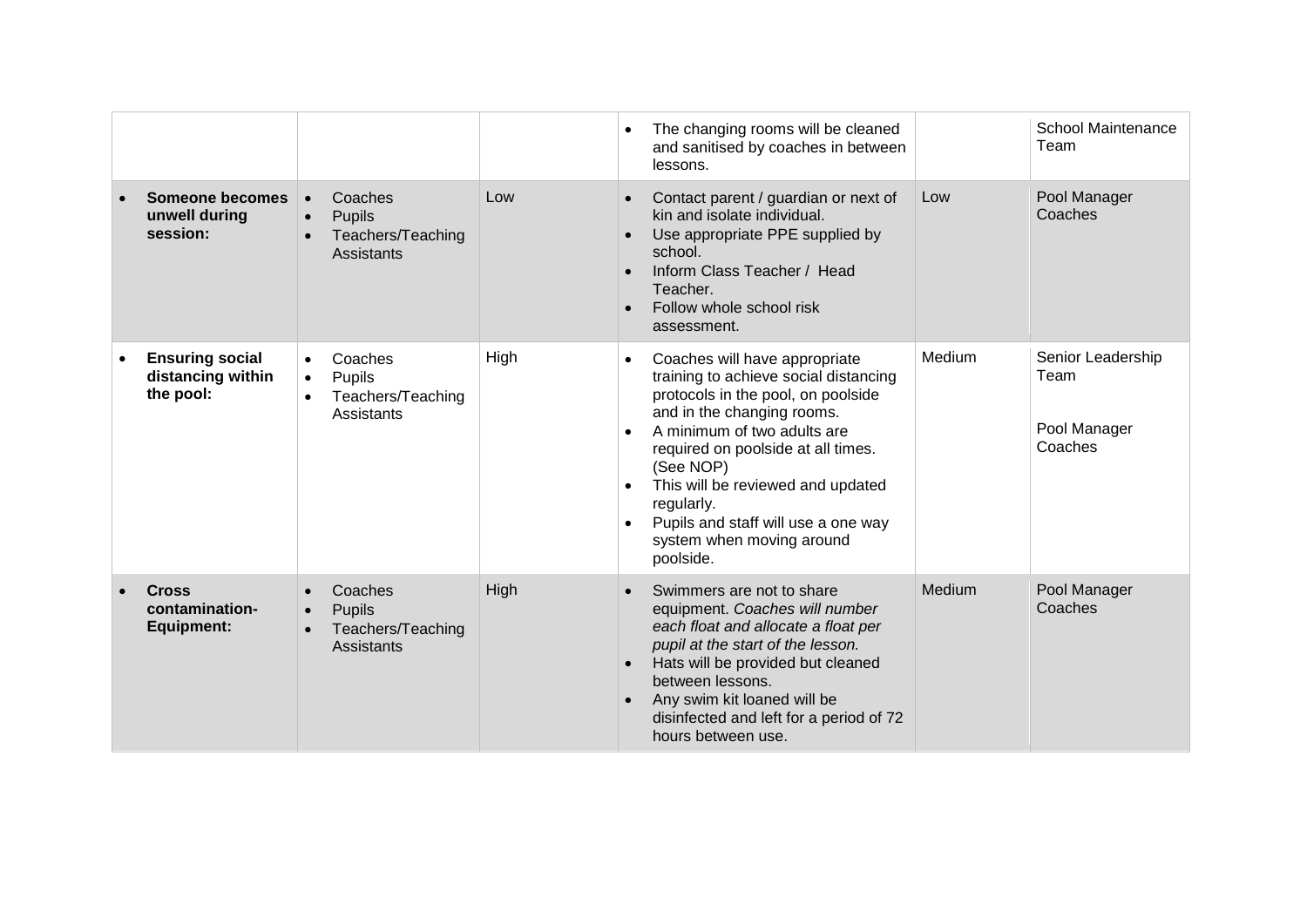| <b>Cross</b><br>contamination-<br>Staffing:                                                              | $\bullet$<br>$\bullet$ | Coaches<br>Pupils | Medium | Coaches will have the Risk<br>Assessment shared with them by the<br>Pool Manager prior to the first<br>session.<br>Where possible coaches will remain<br>in the same teaching stations for the<br>duration of their shift and aim to use<br>the same equipment to reduce the<br>likelihood of cross contamination.<br>Where appropriate coaches will<br>deliver their lessons from alternative<br>sides/ends of the pool.<br>Staff will arrive in uniform and ready<br>to teach and will have minimal<br>belongings with them.<br>Any coach teaching in the pool will<br>be required to wear a face mask.                         | Low | Pool Manager<br>Coaches |
|----------------------------------------------------------------------------------------------------------|------------------------|-------------------|--------|-----------------------------------------------------------------------------------------------------------------------------------------------------------------------------------------------------------------------------------------------------------------------------------------------------------------------------------------------------------------------------------------------------------------------------------------------------------------------------------------------------------------------------------------------------------------------------------------------------------------------------------|-----|-------------------------|
| <b>Coaches delivering</b><br>lessons from pool-<br>side:<br>Drowning /<br><b>Swimmer in</b><br>distress: |                        | Pupils            | Low    | As children have not accessed the<br>swimming pool for a long time<br>coaches will re-cap water safety and<br>swimming pool rules at the start of<br>their first session.<br>Lessons initially will be concentrated<br>on KS2 pupils.<br>Non/weak swimmers will remain in<br>the shallow end.<br>At least one coach will have their<br>current Pool Safety Award.<br>Coaches will have life-saving<br>equipment to hand (e.g. ropes,<br>torpedo boy, poles).<br>Contact between rescuer and<br>casualty will have to be made if a<br>rescue is required and the swimmer<br>is unable to make it to the side using<br>rescue aids. | Low | Pool Manager<br>Coaches |